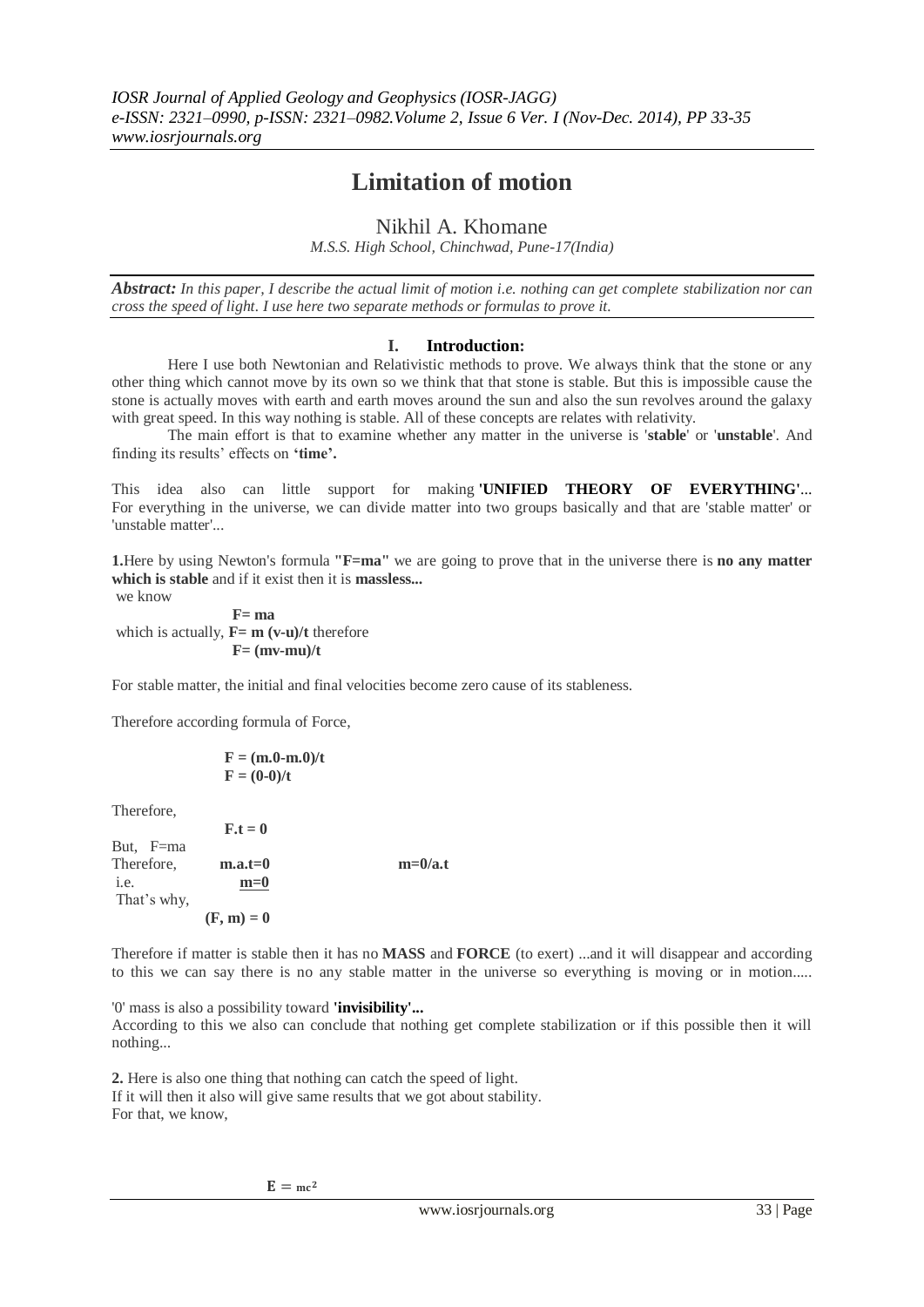Which is actually,

$$
\mathbf{E} = \frac{\mathbf{m}_0 \mathbf{c}^2}{\sqrt{1 - \mathbf{v}^2/c^2}}
$$

If object or matter catches the speed of light, then  $v^2$  changes to  $c^2$ Therefore**,** 

$$
E = \frac{m_0 c^2}{\sqrt{1 - c^2/c^2}}
$$
  
\n
$$
E = \frac{m_0 c^2}{\sqrt{1 - 1}}
$$
  
\n
$$
E = \frac{m_0 c^2}{\sqrt{0}}
$$
  
\n
$$
E = \frac{m_0 c^2}{0}
$$
 (Not possible i.e. x/0 is not defined)  
\nTherefore  $E. 0 = m_0 c^2$   
\n
$$
0 = m_0 c^2
$$
  
\nFinally we get  $\underline{m_0} = 0$ 

So again we get our same result that object will massless and cause disappear

 $\vdots$ 

#### **II. Effects On Time:**

1. As we know by relativity about proper time and relativistic time, I am going to apply both the conditions that we applied earlier

We know,

 $\overline{c^2}$ Again for stable object, velocity (v) is 0

t  $rac{t}{t'} = \frac{1}{\sqrt{1}}$  $\sqrt{1-\frac{v^2}{2}}$ 

$$
\frac{t}{t'} = \frac{1}{\sqrt{1 - \frac{0}{c^2}}}
$$

$$
\frac{t}{t'} = \frac{1}{\sqrt{1 - 0}}
$$

$$
\frac{t}{t'} = \frac{1}{\sqrt{1}}
$$

$$
\frac{t}{t'} = \frac{1}{1}
$$

So we get that,

Proper time  $(t)$  = relativistic time  $(t')$ 

I.e. at this condition the object suffers from proper time as Einstein told that nothing can suffer from proper time inversely, as we got earlier that nothing can complete stable, so according to this we conclude that there is no anything or object which can suffer from proper time

So, via this, **may be** the life of any two or more same aged objects or living and non-living things is same, but still we can't recognize it cause of each or everyone's separate motion or speed in life. i.e. if we are considering here two healthy and same aged people, one"s life is full of motion, hard work i.e. physical work and other one"s is very sedentary and motion less,

Via formation, the person who do higher motion lives longer than the person who lives sedentary life i.e. second person die before first person as they both are fit, healthy and of same age.

**2.** Now applying our second condition i.e. the object is moving with speed of light

So again,

$$
t' = \sqrt{1 - \frac{v^2}{c^2}}
$$

$$
\frac{t}{t'} = \frac{1}{\sqrt{1 - \frac{c^2}{c^2}}}
$$

$$
\frac{t}{t'} = \frac{1}{\sqrt{1 - 1}}
$$

 $rac{t}{t'} = \frac{1}{\sqrt{2}}$